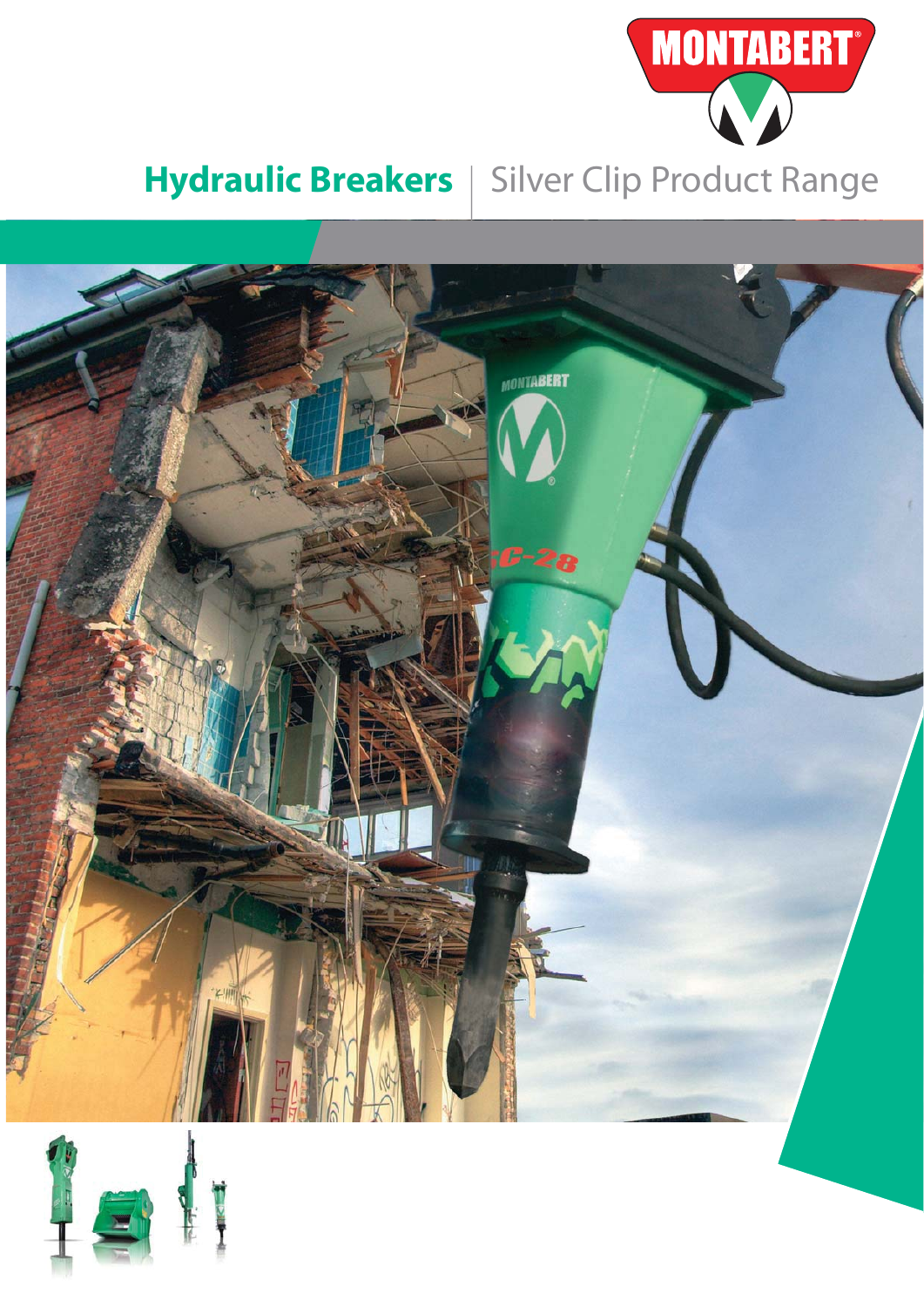## **Cutting edge technology dedicated to your productivity**



Due to a unique advanced technology, Montabert hydraulic breakers have patented designs which offer high quality, high productivity and an unbeatable robustness.



## **Montabert is the best option to protect your investment:**

- **Maximum protection of the excavator thanks to** the patented design.
- Montabert breakers have a high resale value due to their long life features and reliability for which Montabert products are well-known.

Montabert hydraulic breakers combine power and versatility. Whether you are breaking rock or concrete, or are excavating, Montabert hydraulic breakers guarantee optimum performance for all your projects.

The Montabert Silver Clip range is designed to be used on all types of carriers from micro, mini, midi excavators to backhoe loaders. Robustness, power and adaptability are the key features of the Silver Clip product range, which will enable you to carry out several jobs easily with a single operator and a single machine on the construction site.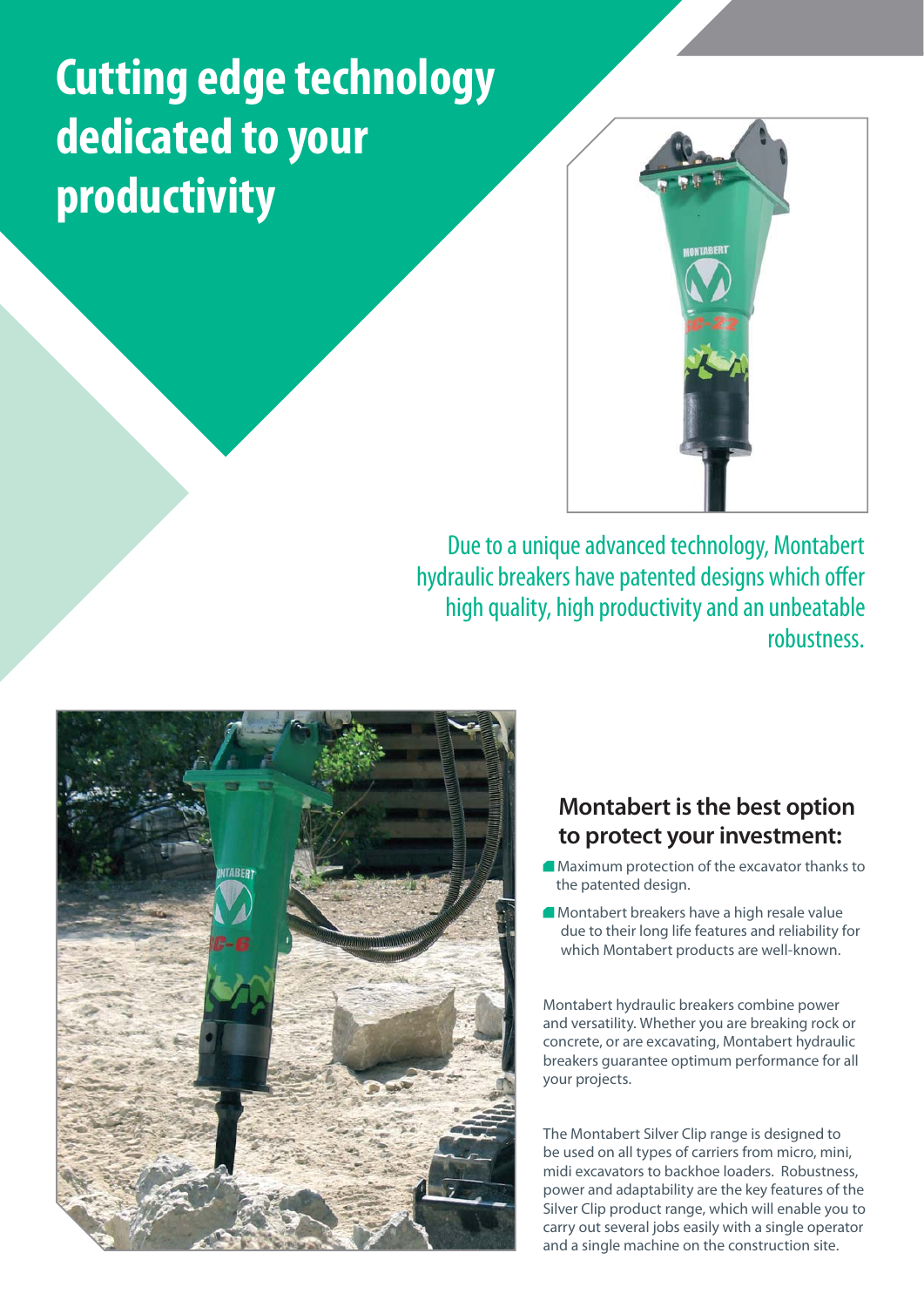## **Unique features to maximize Robustness** *Robustness your profit*

- **The Silver Clip range has a one piece body with no tie rods that could become** stretched or broken, which could result in downtime (patented).
- **The breaker has blank fire protection as standard to help minimize impact wear.**
- Automatic pressure regulator in order to increase the lifespan of the breaker and to protect the excavator (patented).
- **Fully enclosed casing and suspensions to absorb vibrations.**
- Diaphragm technology (maintenance-free, no refill needed).
- **Fast removal of the tool bushing, which can be done on the job site (patented).**

### **Power**

- High power and performance: the energy ratio is higher than all current standards on this range of breakers, enabling optimal efficiency regardless of the material to be broken.
- Large tool diameter.
- An energy recovery device captures and recycles the rebound energy, making it available for the next impact stroke.
- The patented pressure regulator automatically keeps a constant power, regardless of the hydraulic oil conditions (temperature, viscosity,...).

### **Versatility**

- Easily adaptable to a wide range of excavators while ensuring optimal performance (even with a high back-pressure).
- **Compact dimensions provide excellent ergonomics and make the breaker ideal** for any work.
- **Standard noise isolation on the complete product range ensures reduced noise** on job sites.

## **Options**

- A compacting plate (Clip Ram)  $\Theta$  and a Clip Bucket  $\Theta$  are directly adaptable on the hydraulic breaker without having to modify any hydraulic connection or part (patented) (from SC-8 to SC-28).
- **Easylub greasing (SC-50).**
- **Pressurization kit for underwater work (SC-50).**





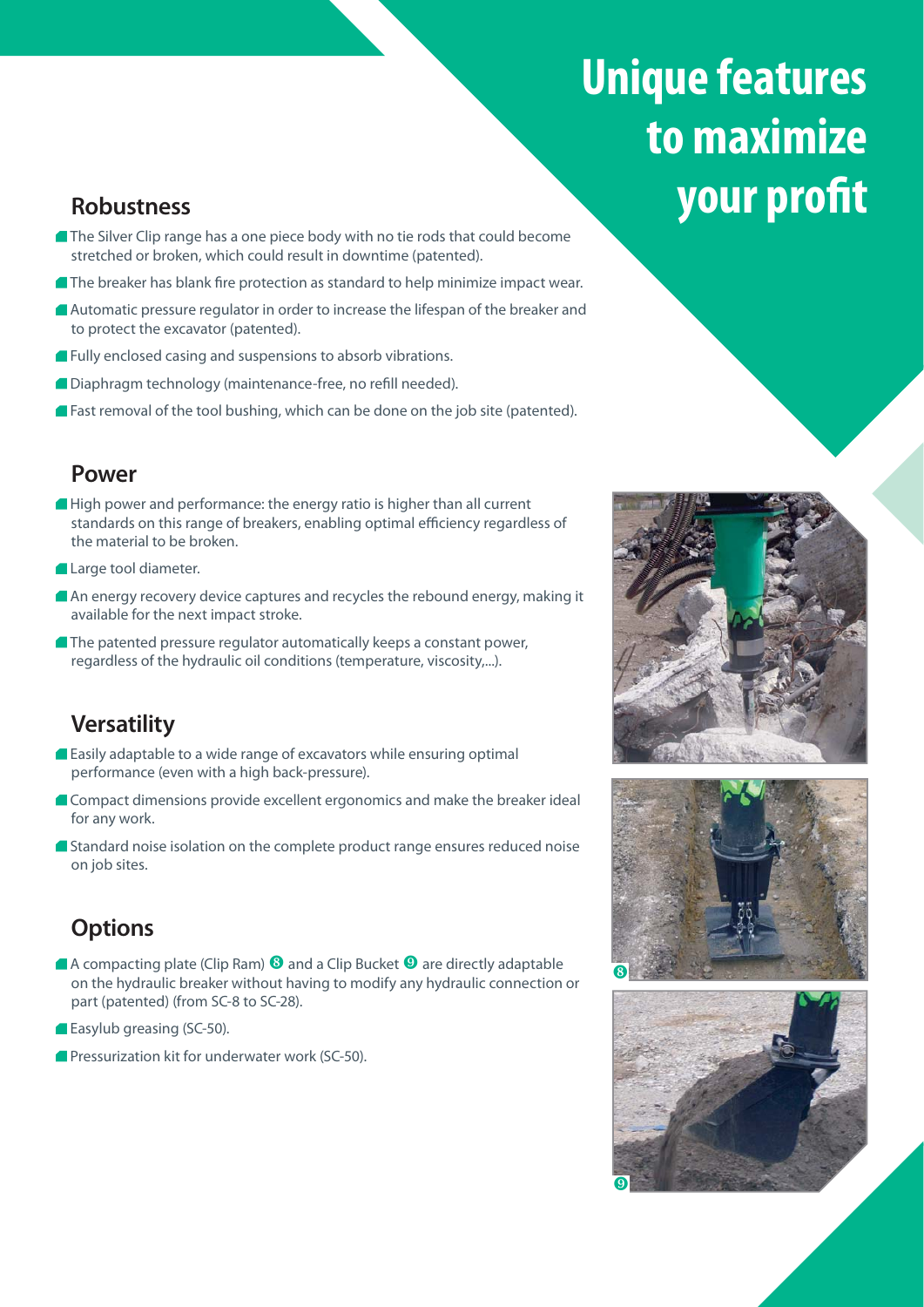



#### Ω

Upper suspension: absorbs vibrations and noise

#### $\boldsymbol{Q}$

 Energy chamber with diaphragm: optimal and constant performance

#### Q

The automatic pressure regulator guarantees constant pressure without power loss (patented)

#### $\epsilon$

Blank fire protection, avoiding any metal on metal impact, which can damage the piston

#### 6

Large diameter tool with a machined dust protection feature

#### 6

Quick and easy tool replacement system across the range

### $\overline{P}$

Easy access to remove/replace the retainer assembly and the tool bushing on all models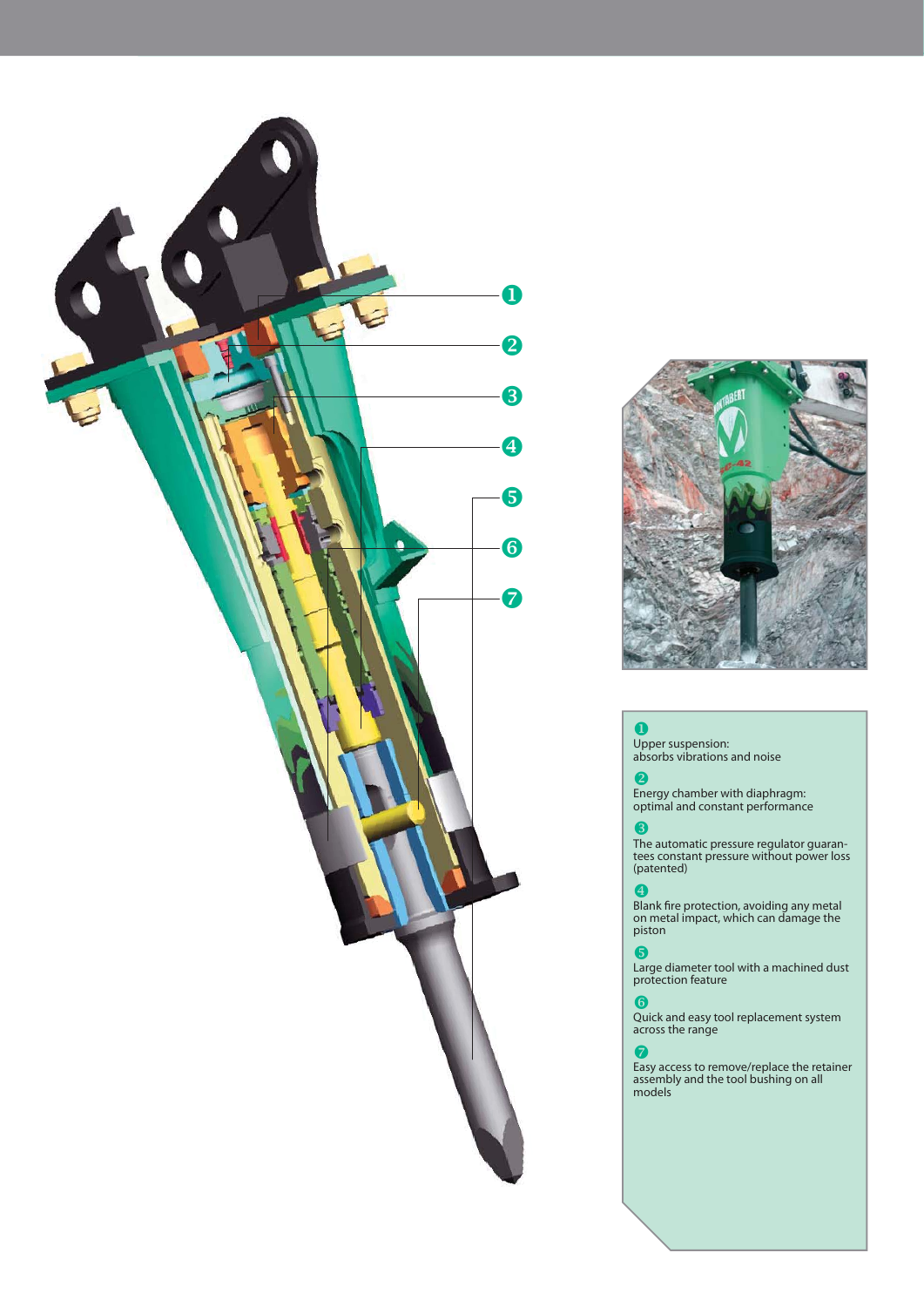# **Specifi cations**

|                                                |               | $SC-6$         | $SC-8$    | $SC-12$        | $SC-16$     | $SC-22$     | $SC-28$   | $SC-36$      | $SC-42$      | $SC-50$      |
|------------------------------------------------|---------------|----------------|-----------|----------------|-------------|-------------|-----------|--------------|--------------|--------------|
| <b>Carrier weight</b>                          | t             | $0.7 - 1.2$    | $1 - 1.7$ | $1.2 - 2.2$    | $1.5 - 3.7$ | $2.2 - 5.3$ | $3 - 7.5$ | $4.0 - 10.0$ | $4.0 - 12.0$ | $7.0 - 12.0$ |
| Weight with top bracket and tool               | kg            | 65             | 90        | 110            | 150         | 225         | 275       | 365          | 445          | 498          |
| <b>Diameter of the tool</b>                    | mm            | 37             | 45        | 47             | 55          | 65          | 72        | 76           | 84           | 94           |
| Working length of the tool                     | mm            | 270            | 279       | 289            | 335         | 370         | 400       | 400          | 439          | 425          |
| Input power*                                   | kW            | $\overline{4}$ | 6         | $\overline{7}$ | 10          | 13          | 15        | 21           | 25           | 27           |
| <b>Frequency</b>                               | blows/<br>min | 1150           | 1600      | 1700           | 1500        | 1310        | 1420      | 1550         | 1450         | 1137         |
| Total length with tool,<br>without top bracket | mm            | 865            | 897       | 926            | 1036        | 1182        | 1263      | 1379         | 1499         | 1550         |
| Oil flow                                       | l/min         | $12 - 23$      | $15 - 30$ | $17 - 35$      | $25 - 50$   | $30 - 65$   | $40 - 75$ | $55 - 100$   | $70 - 120$   | $75 - 125$   |
| Working pressure of the breaker                | bar           | 110            | 120       | 120            | 120         | 120         | 120       | 125          | 125          | 130          |
| <b>Acceptable back-pressure</b>                | bar           | 20             | 35        | 32             | 32          | 30          | 30        | 20           | 20           | 20           |
| <b>Clip Bucket</b>                             |               |                | $\bullet$ | $\bullet$      | $\bullet$   | $\bullet$   | $\bullet$ |              |              |              |
| <b>Clip Ram</b>                                |               |                | $\bullet$ | $\bullet$      | $\bullet$   | $\bullet$   | $\bullet$ |              |              |              |

\* Possible increase of the breaker's power by 50% thanks to the energy recovery system.